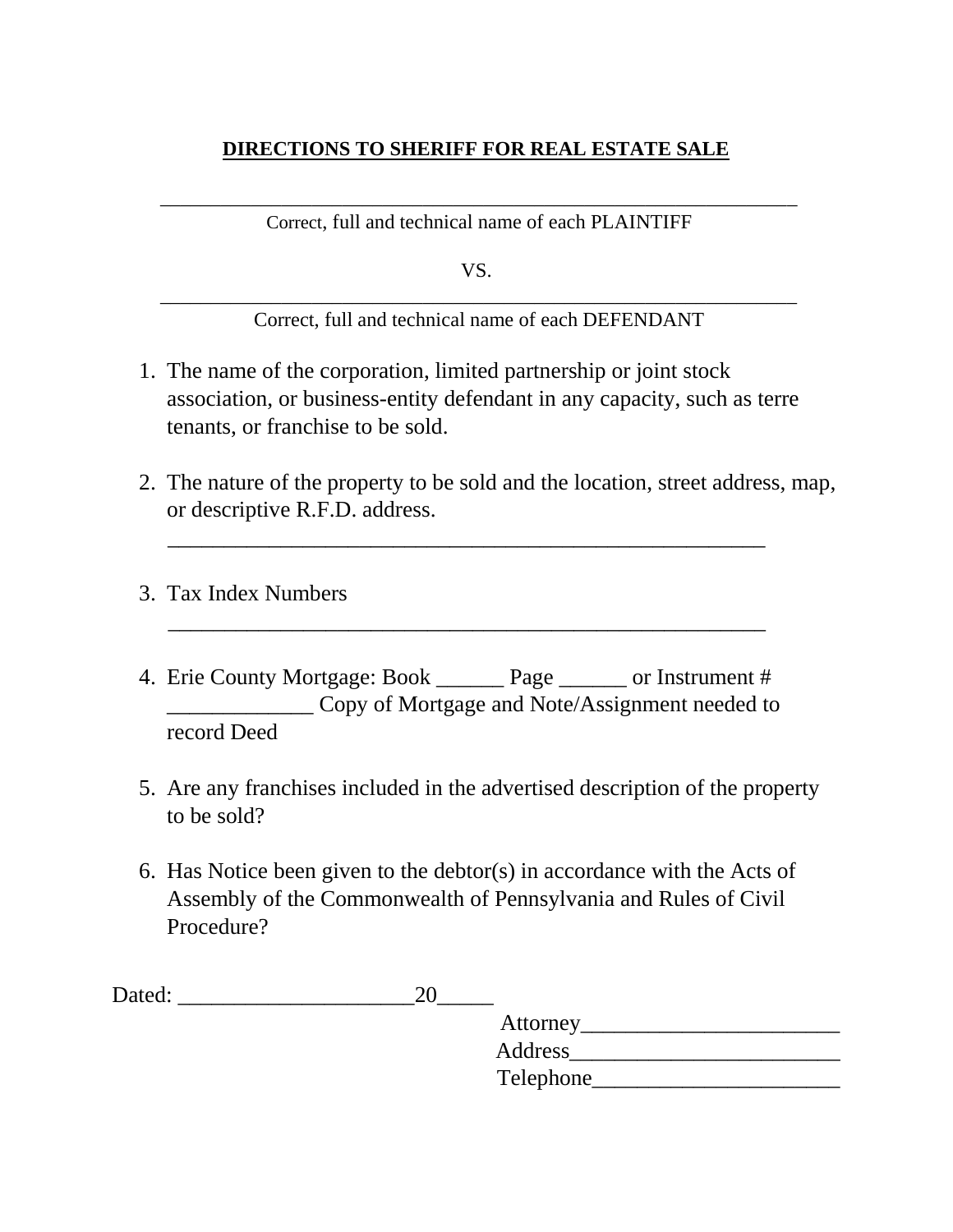# **ATTORNEY PLEASE NOTE:**

This form must be completed together with the following and submitted by last day to file:

- 1. Signed and notarized affidavit as to how judgment was obtained. (Form is available online)
- 2. Copies of Notice of Sale with Descriptions attached. One is needed for each defendant plus two extra copies.
- 3. One copy of legal description with caption at top and attorneys name and address at bottom. If you wish to advertise in the newspaper and legal journal with the short legal description, enclose three copies on our form.
- 4. Long legal description needs to be emailed to sherifflegalinfo@eriecountypa.gov
- 5. Five copies of "Directions to Sheriff for Real Estate Sale".
- 6. Affidavit Pursuant to Rule 3129.1
- 7. Advance cost \$2,000.00 to Sheriff of Erie County and \$18.00 for each defendant, each lien holder (we are serving) and posting the handbill (only one check is required)
- 8. Directions exactly how you want notices served. Use regular Sheriff's service instruction and process form.

Time and Date of Sale: \_\_\_\_\_\_\_\_\_\_\_\_\_\_\_\_\_\_\_\_\_\_\_\_\_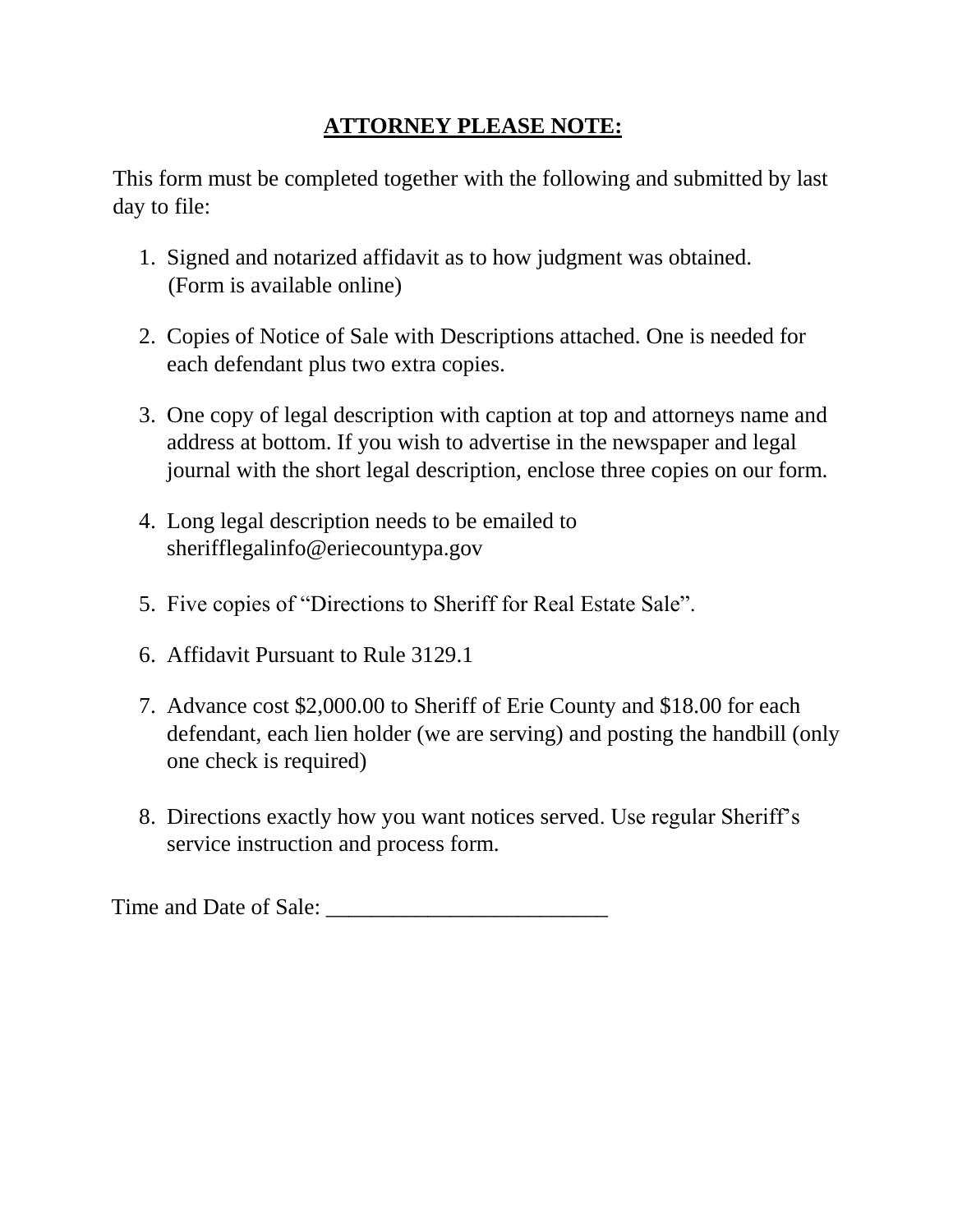| WRIT NO             | CIVIL 20            |
|---------------------|---------------------|
| <b>JUDGMENT NO.</b> | CIVIL <sub>20</sub> |
| APPEARANCE NO.      | CIVIL 20            |

\_\_\_\_\_\_\_\_\_\_\_\_\_\_\_\_\_\_\_\_\_\_\_\_\_\_\_\_\_\_\_\_\_\_\_\_\_\_\_\_\_\_\_\_\_\_\_\_\_\_\_\_\_\_\_\_\_\_\_\_\_\_\_\_\_, Plaintiff

\_\_\_\_\_\_\_\_\_\_\_\_\_\_\_\_\_\_\_\_\_\_\_\_\_\_\_\_\_\_\_\_\_\_\_\_\_\_\_\_\_\_\_\_\_\_\_\_\_\_\_\_\_\_\_\_\_\_\_\_\_\_\_\_\_, Defendant

The undersigned is the attorney for the Plaintiff in the above captioned matter.

vs.

| signature of attorney,                   | The undersigned hereby certifies that this execution <i>does not</i><br>Involve a mortgage secured by real estate. if applicable.                  |
|------------------------------------------|----------------------------------------------------------------------------------------------------------------------------------------------------|
| signature of Attorney,<br>if applicable. | The undersigned hereby certifies that this execution <b><i>does</i></b> involve<br>a mortgage secured by real estate and the judgment was obtained |
|                                          | by complaint on the mortgage                                                                                                                       |
| (Check appropriate line)                 | by action on a note accompanying the mortgage                                                                                                      |
|                                          | by action on a bond accompanying the mortgage                                                                                                      |
|                                          | by action on other evidence of indebtedness accompanying<br>the mortgage                                                                           |

The undersigned certifies that the real estate, if any, involved is owned by

as\_\_\_\_\_\_\_\_\_\_\_\_\_\_\_\_\_\_\_\_\_\_\_\_\_\_\_\_\_\_\_\_\_\_\_\_\_\_\_\_\_\_\_\_\_\_\_\_\_\_\_\_\_\_\_\_\_\_\_\_\_\_\_\_\_\_\_

(Described type of ownership, i.e., tenants by the entireties, tenants in common, etc.)

\_\_\_\_\_\_\_\_\_\_\_\_\_\_\_\_\_\_\_\_\_\_\_\_\_\_\_\_\_\_\_\_\_\_\_\_\_\_\_\_\_\_\_\_\_\_\_\_\_\_\_\_\_\_\_\_\_\_\_\_\_\_\_\_\_\_\_\_

\_\_\_\_\_\_\_\_\_\_\_\_\_\_\_\_\_\_\_\_\_\_\_\_\_\_\_(Seal)

Attorney for execution creditor

Sworn to and subscribed before me this  $\frac{day \text{ of } 20}{x}$ 

If the aforesaid form is not duly signed, notarized and delivered to the Sheriff on or before the date of filing, the Sheriff will assume that it is not an action in mortgage foreclosure secured by real property, which judgment is by either an action on a note, a bond or other evidence of indebtedness accompanying a mortgage. The Sheriff will then add to the Sheriff=s cost Three